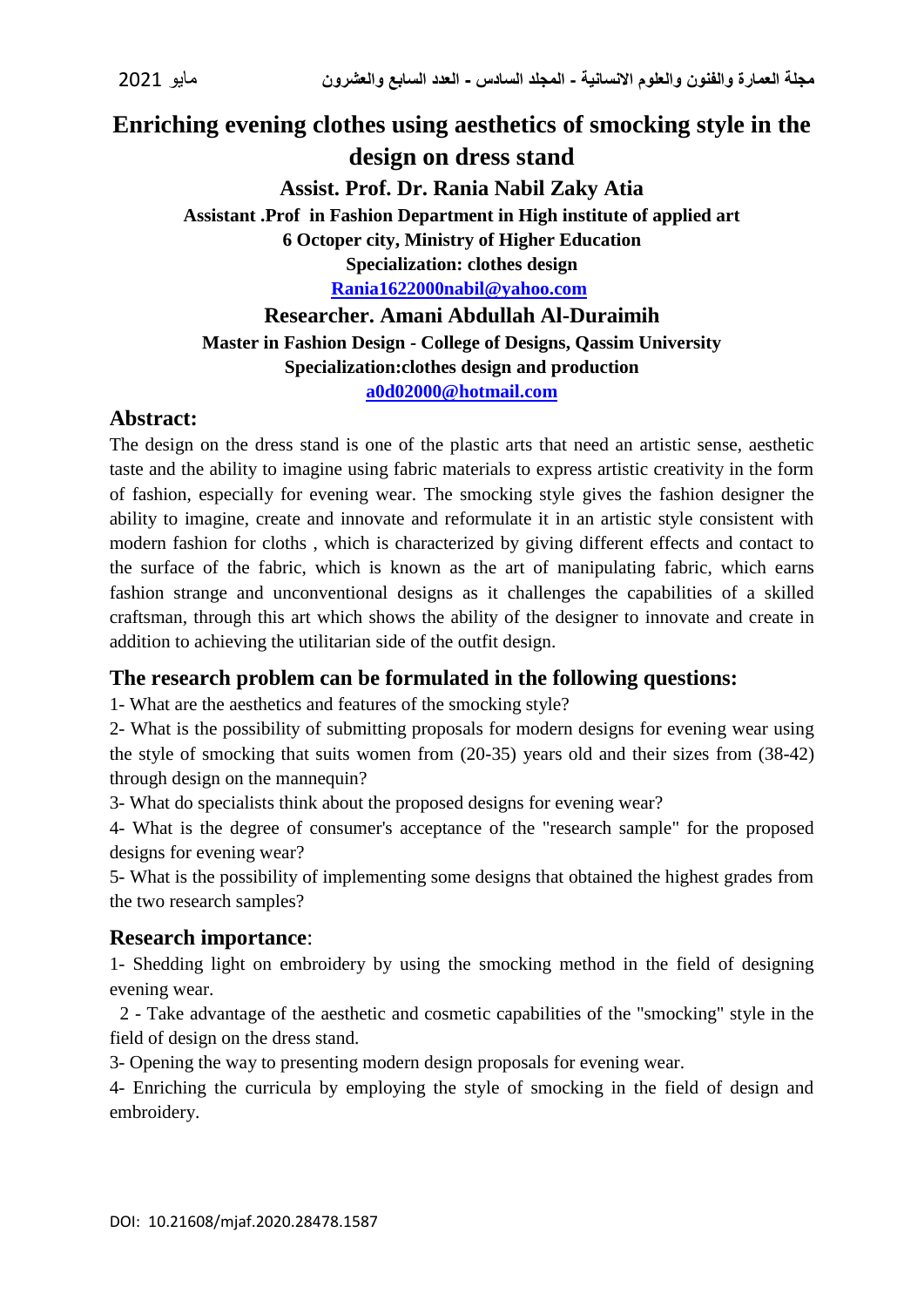# **Research aims:**

1- Determine the aesthetics and features of the smocking style.

2- Presenting proposals for modern designs for evening wear, using the style of smocking that suits women through design on the dress stand.

3- Defining the opinions of specialists in the proposed designs for evening wear.

4- Determine the degree of acceptability of the "research sample" for the proposed designs for evening wear.

5- Executing 3 designs that obtained the highest marks from the two research samples.

# **Research Methodology:**

This research follows the descriptive analytical approach in addition to the applied study.

## **Search tools:**

1- A questionnaire directed to specialists towards the proposed designs for evening wear, using the method of smocking.

2- A questionnaire directed to consumers from (20 - 35 years old), measured from (38-42), to get acquainted with their opinions regarding the proposed designs for evening wear, using the smarting method.

# **Theoretical framework for the research:**

The theoretical framework dealt with the concept of smocking, its history and types. Uses and types of stitching and how to implement them

### **Answer questions:**

### **To answer the first question:**

What are the aesthetics and features of the smocking style?

1- The smocking method transforms the material (fabric) from two-dimensional to threedimensional, which has length, width and depth.

2- The surface of the fabric gains richness and beauty through its visibility and height above the surface of the fabric.

3- The smocking method works on shadow and light events for the material.

4- The smoking method is considered a form of optical illusion that works to create shadow and light and different spaces within the single design.

5- It gives the fashion designer the ability to imagine, creativity and innovation and reformulate it in an artistic style that is in line with the modern trends in fashion, which is characterized by giving different effects and texture to the surface of the fabric, which is known as the art of manipulating fabric.

6- Getting the surface of the weaving a different touch to the texture of the fabric in which this method is applied, and we find this in the designs executed from soft chiffon, and it appeared to us with rough touches, as in the design of Bottega Venta, Alexander McCoyen and Rodart.

7- Highlighting the beauty of body lines and details when used for this purpose, as we find it in the design of Carlos Milli, Miu Miu and Rodart.

8- This method makes the material rubber.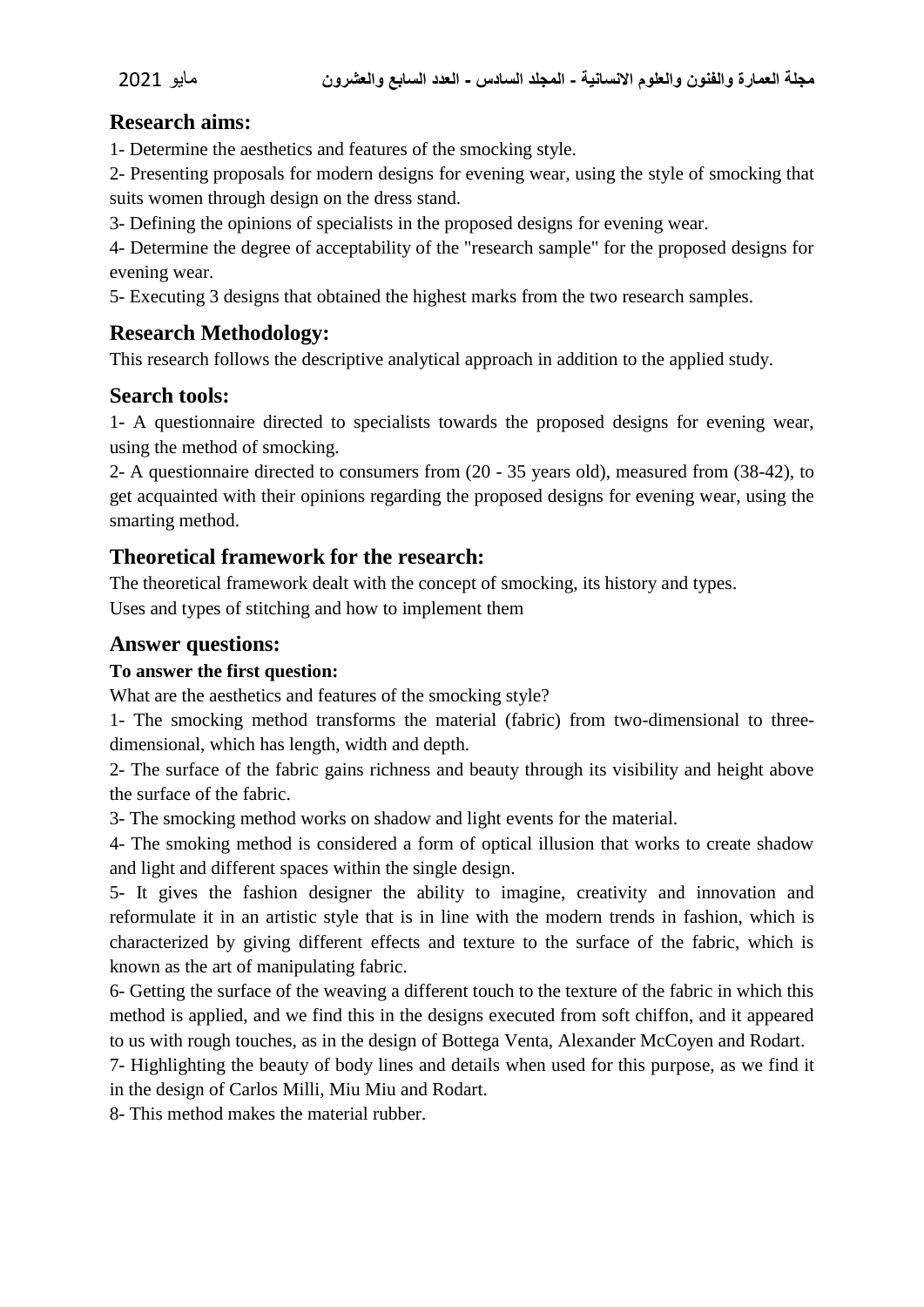9- Through the method of smocking, we can transfer the living elements in nature: such as flower and foliage, and implement them with the material (fabric), similar to it, as in the stitch of foliage and flower stitch.

10- We can use this method by removing one stitch with more than one vision, by changing the design spaces from the smallest to the largest or vice versa, or by changing the sequence of stitches next to each other, which gives us different forms that the viewer thinks that there is more than one stitch have been used.

11- The smocking technique takes a long time to implement, in addition to accuracy, and some may think that this method is complex and difficult, and it can only be implemented with an in-depth study of it.

### **To answer the second question:**

What is the possibility of submitting proposals for modern designs for evening wear using the style of smocking that suits women from (20-35) years old and their sizes from (38-42) through design on the dress stand?

The design method was used on the mannequin to create (8) proposed designs by forming a fabric with stitching stitches executed on the mannequin without cutting the fabric. To illustrate the idea, the proposed design was drawn using the Illustrator program.

### **To answer the third question:**

What is the degree of acceptance by the "research sample" of the proposed designs for evening wear?

This means, standard deviations, and quality factor of the proposed designs in achieving the evaluation aspects were calculated according to the opinions of the specialists.

It is clear that Design No. (8) achieved the highest quality factor by 97.17%, followed by Design No. (6) by 95.17%, followed by Design No. (3) by 94.50%, while the quality factor for the rest of the designs ranged from 84% to 90.83% It represents outstanding quality ratios.

### **To answer the fourth question:**

What is the degree of acceptability of the "research sample" for the proposed designs for evening wear?

This means, standard deviations and quality factor of the proposed designs in achieving the evaluation aspects were calculated according to the opinions of the consumers.

It turns out that Design No. 8 achieved the highest quality factor by 94.57%, followed by Design No. 2 with 93.10%, followed by Design No. 6 with 91.90%, while the quality factor for the rest of the designs ranged from 88.33% to 90.81% It represents outstanding quality ratios.

### **To answer the fifth question:**

What is the possibility of implementing some designs that obtained the highest grades from the two research samples?

Three designs were implemented, which got the first positions according to the opinions of both specialists and consumers, by focusing on the method of implementing the smocking technique, due to the scarcity of references to that.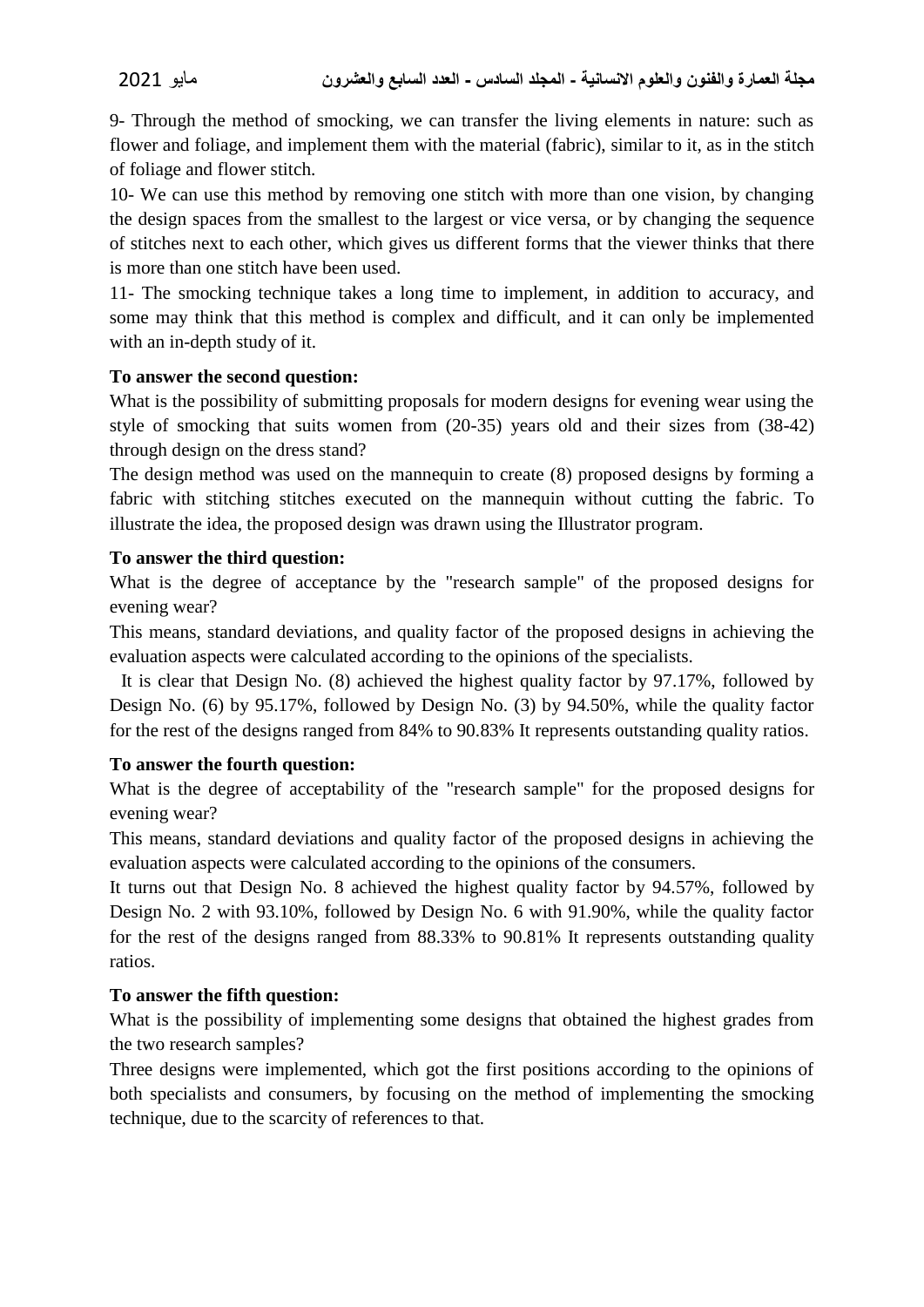

# **Recommendations**

Through the reached results, we recommend the following:

1- Directing designers and workers in the field of fashion design to the importance of innovative thinking to give multiple solutions that enrich this field.

2- Carrying out more studies and research related to arts and heritage, and benefiting from them in the field of Arab fashion industry in accordance with the rules of Islamic Sharia.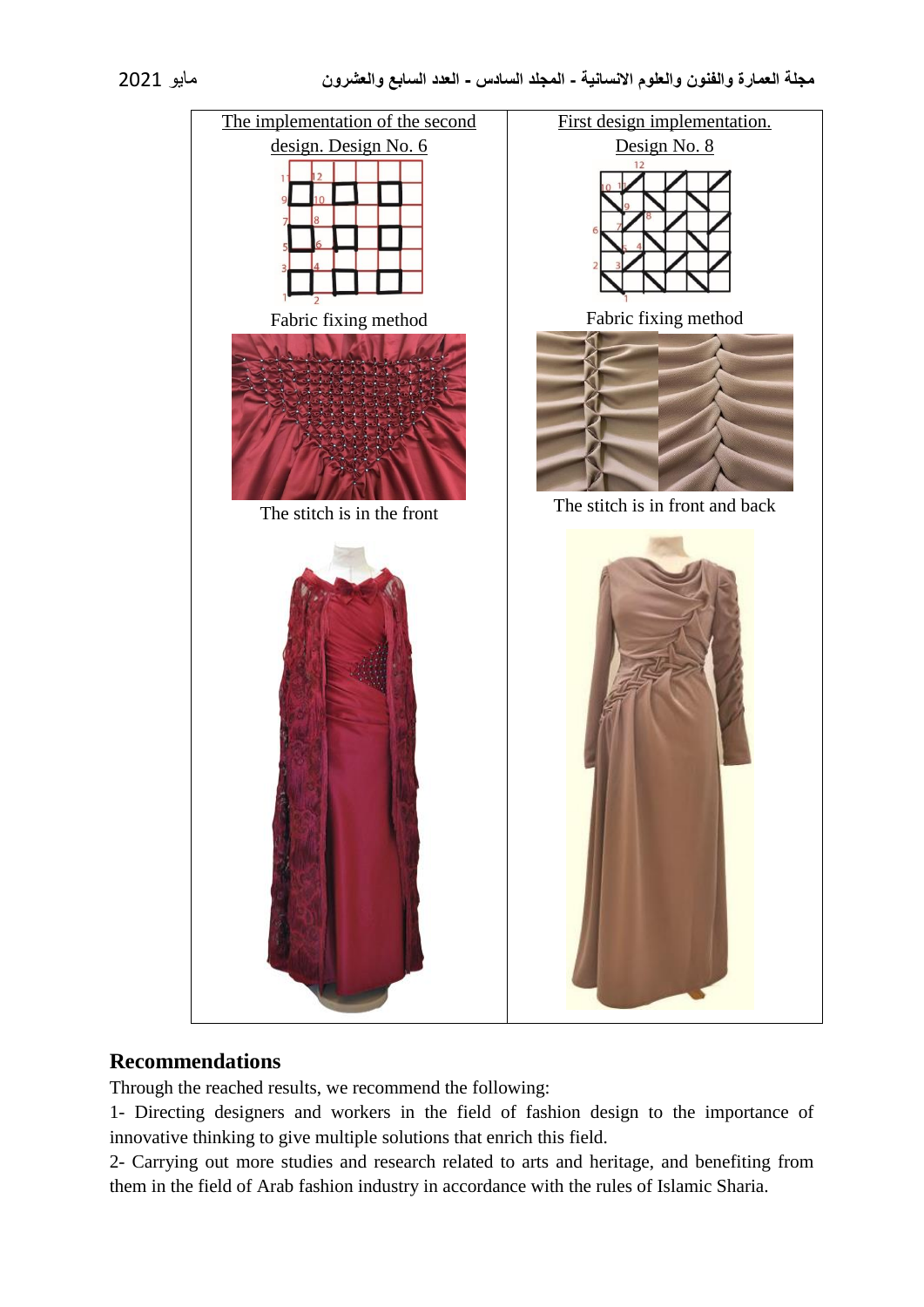3- Carrying out more studies related to the art of smocking, due to its lack of availability and easy access to it.

4- Using the art of smocking as a method of manual embroidery in designing on the dress stand.

5- Linking the field of design to mannequin, and the art of manipulating fabric, or what is known as the art of manipulating fabric to enrich the design vision in this field.

# **List of sources and references**

## **First: Arabic references:**

- Ahmad Abu Haqqa, gamaa mn el motkasseen: moagm Nafais el kabear, Dar Al-Nafees, Beirut (2007 m).

Ahmad Abu Haqqa and a group of specialists "the large dictionary of valuables" valuables publishing house.

- Elias Anton Elias; Edward Elias Elias: kamoos el asree engleezy -Arabic, 24th Edition, Dar Elias Company, Modernism (1981 m).

"Elias modern English dictionary".

- Iman Abdel Salam Abdel-Qader; Hanan Nabih El-Zaftawi; Nagwa Shoukry Moamen; and Mona Mahmoud Hafez: el tashkil ala el manikan bean el asals w el hadasa , alam el kotob , (2003 m).

"formation on mannequin between originality and modernism" world of books.

- Dar Carroll wa Brown: Ashgal elepra wa elsenara, targmet eldar elarabia llelealoom , Beirut (2007 m).

Carrol and Brown "needle and hooks works" translated by the arab house for science.

- Dalal Abdullah Al-Sharif: Tecnologia eldoa kmasder lltasmim ala elmanikan, resalt dktoraa, gamaat Umm Al Kora (2009 m).

"light technology in fabrics as a source of design on mannequin" PhD Thesis.

- Rania Nabil Attia: Alestefada mn fan elorigamy libtikar tatpikate lltashkil ala almanikan ,

Mgalt aloom wa fonon - derasat wa bohoth, mg 26, a4, gameat Helwan, masser (2014 m).

"benefit from origami art to create applications for formation on mannequin" journal of science and arts- researches and studies- folder26- issue no4-Helwan University-Egypt.

- Siham Zaki Abdullah; Ahkam Ahmed Suleiman; Thuraya Sayed Nasr: mowsoaa eltatriees , Tarikh w fenonh w gwdath , alm elkotob , elkahera (2008 m).

"encyclopedia of embroidery, its history, art and quality" world of books- Cairo.

- Kifaya Suleiman Ahmed; Sahar Ali Zaghloul: oss tasmim al azyaa llnsaa, alm elkotb (2007 m).

"basics for designing female cloth" world of books.

-Munir al-Baalbaki; Ramzi Munir al-Baalbaki: elmowred elhadess kamoos englisy – araby , Dar Al-Alam llmalayen , Beirut , (2008 m)

"the modern source, English –Arabic dictionary" science for millions publishing house. Najwa Shukry Moamen; Suha Ahmed Abdel Ghaffar: eltashkeel ala elmanikan , Dar Al-Fikr Al-Arabi (2009 m).

"formation on mannequin" the Arabic intellect publishing house.

-Noora Siddiq Makrash:Ibtikar tasmimat lazyaa elnsaa mostwhh mn eltabiaa elbaharia blmmlaka elarabiya elsoudia, Risala Master (2010 CE).